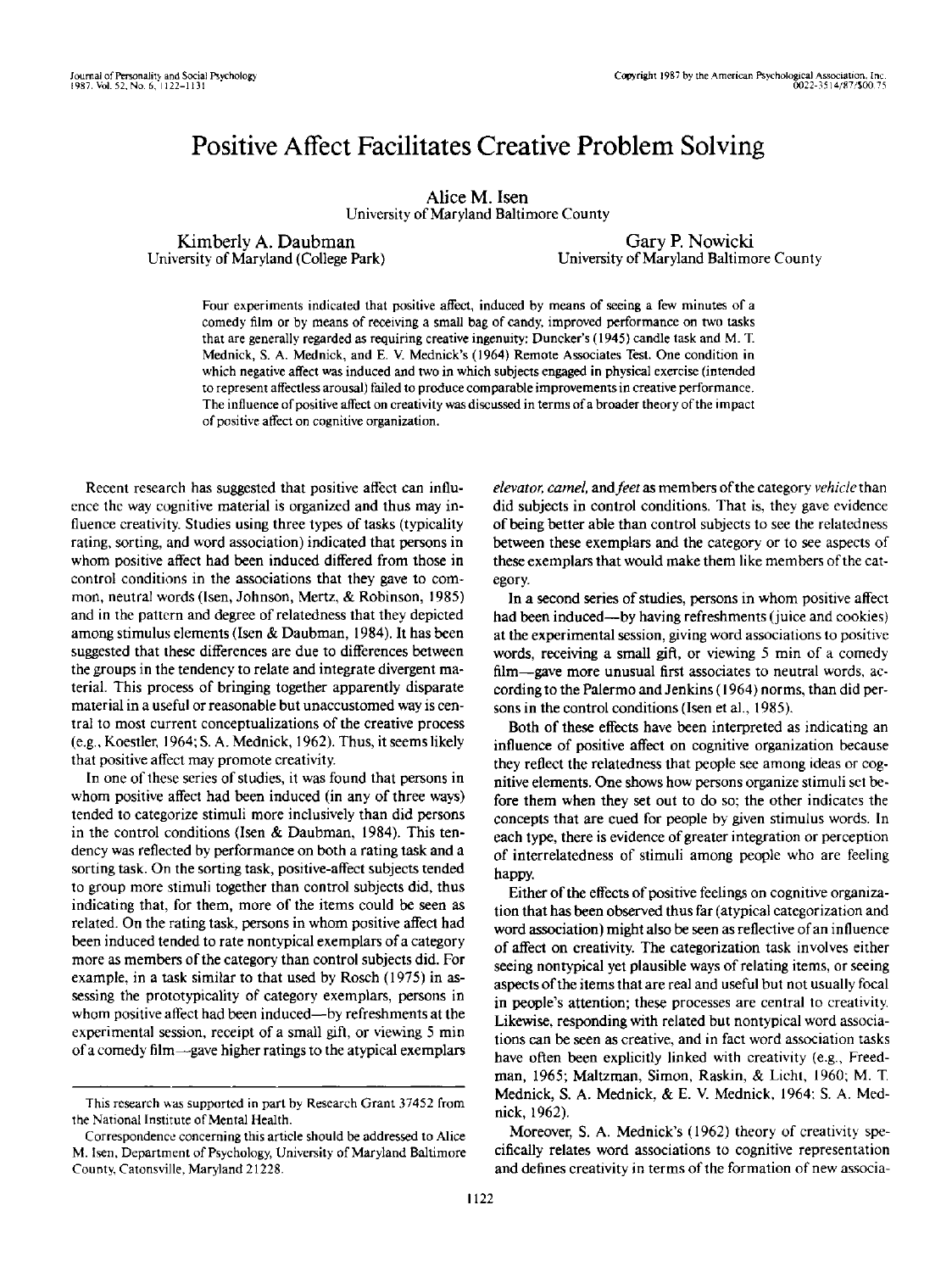tions or combinations of cognitive elements that are in some way useful. Thus, this theory of creativity is also compatible with the process suggested to result from positive affect, a process involving making new associations and combining cognitive elements in new ways.

Our studies are designed to test more directly the proposition that positive affect promotes creativity, and to extend the evidence beyond that available in the word association and categorization studies. In these experiments, we investigate whether the creativity promoted by positive affect includes problemsolving innovation.

The task that we used in the first two studies was the candle task used by Karl Duncker (1945) in his demonstrations of creative problem solving (actually, his demonstration of what he termed functional fixedness). In this task, the subject is presented with a box of tacks, a candle, and a book of matches and is asked to attach the candle to the wall (a corkboard) in such a way that it will burn without dripping wax on the table or floor. The task in Studies 3 and 4 was based on the Remote Associates Test used by M. T. Mednick et al. (1964) as a test of creativity. This task requires subjects to think of a word that is related to each of three other words presented.

### Experiment 1

### *Method*

*Subjects* Subjects were 65 male and female students who participated in exchange for extra credit in their introductory psychology classes.

*Design.* Subjects were assigned randomly to one of four conditions. Two of the four involved manipulation of affect (positive and neutral) by means of films; the other two involved differences in the way materials for the task were displayed.

*Affect manipulation.* Positive affect was induced in Condition 1 of this study by having subjects view 5 min of a comedy film. *Gag Reel.* used previously in research and found to induce the desired state (e.g., Isen  $\&$  Gorgoglione, 1983). The segment shown consists of bloopers (i.e., errors that were cut from the film and not shown to the public) from two old television westerns *(Have Gun Will Travel and Gunsmoke]* and one from *The Red Skelton Show.* In Condition 2, a neutral-film control condition, subjects were shown a 5-min segment from a math film. *Area Under a Curve,* also used previously. In each case, subjects were told that the film was being pretested for use in another study to be held the following term and that our interest was in people's general reactions to it. They were instructed not to try to memorize anything from the film, but just to watch it.

*Display manipulation.* In the remaining conditions, no films were shown, and affect was not induced. Instead, differences between these two conditions were created by differences in the ways in which the items for the candle task were displayed. In Condition 3 (as in Conditions I and 2), the usual display was presented: a box filled with tacks, a candle, and a book of matches. In Condition 4, the same items were presented but in a facilitative display: The tacks were placed in a pile next to the empty box. Adamson (1952) found that arranging the items in this way facilitated performance on the task.

*Procedure.* Subjects were admitted to the laboratory in groups of 2 to 4. They were seated, each several seats away from the next person, and given a minute of introduction to the study. During this introduction they were asked not to speak to each other, interact with each other in any other way, or call out to the experimenter during the session. Then, in Conditions 1 and 2, subjects were shown one of the 5-min film Table 1

| Study 1: Number and Percentage of Subjects Obtaining |  |
|------------------------------------------------------|--|
| Correct Solution in Each Condition                   |  |

| Condition            | n     | %. |
|----------------------|-------|----|
| Positive film        | 9/12  | 75 |
| Neutral film         | 3/15  | 20 |
| Facilitative display | 19/23 | 83 |
| No manipulation      | 2/15  |    |

segments described earlier. Subjects in Conditions 3 and 4 proceeded directly to the next phase of the experiment.

After the films were shown but before the problem-solving task was presented, as a check on the manipulation of affect, subjects completed a word-rating scale in which they rated the pleasantness of unfamiliar words. Previous studies have shown effects of induced feelings on such measures (e.g., ratings of ambiguous slides) and in some cases have used them as indirect assessments of affect (e.g., Isen et al., 1985; Isen & Shalker, 1982).

Next, subjects were seated at individual tables in the four corners of the room, approximately 25 ft  $(7 \text{ m})$  apart, facing the corner so that they were unable to see each other. The materials for the candle task were on the table, in the appropriate display, but under a cover until the task was explained by the experimenter. The following instructions were read to subjects in Conditions 1, 2, and 3:

On the table are a book of matches, a box of tacks, and a candle. Above the table on the wall is a corkboard. Your task is to affix the candle to the corkboard in such a way that it will burn without dripping wax onto the table or the floor beneath. You will be given 10 minutes to work on the problem.

Subjects in Condition 4 heard the same instructions except that the box and the tacks were listed separately as items on the table. The problem as usually presented can be solved if the box is emptied, tacked to the wall, and used as a platform (candle holder) for the upright candle.

At the end of the session the purpose of the study was explained to the subjects, they were shown the solution to the problem, and the experimenter thanked the subjects for participating.

### *Results and Discussion*

Results of the manipulation check indicated that unfamiliar words were rated more positively by subjects in the positiveaffect condition than by subjects in the neutral-film condition,  $t(25) = 2.00, p < 0.05$ . This suggests that the appropriate affective state was induced.

Table 1 presents the data showing the number and percentage of subjects obtaining the solution in each condition. Chi-square tests indicated that, as predicted, subjects in the positive-affect condition produced significantly more solutions than did subjects in the neutral-affect control condition,  $\chi^2(1, N = 27)$ 8.19,  $p < .01$ , and subjects in the facilitative-display condition produced significantly more solutions than did subjects in the control-display condition  $\chi^2(1, N = 36) = 17.62, p < .01$ . The control conditions did not differ from each other on number of solutions produced, suggesting that the neutral-film condition may be considered comparable to a no-manipulation control in effect.

These results suggest that positive affect can facilitate creative problem solving. Duncker (1945) spoke of people's inability to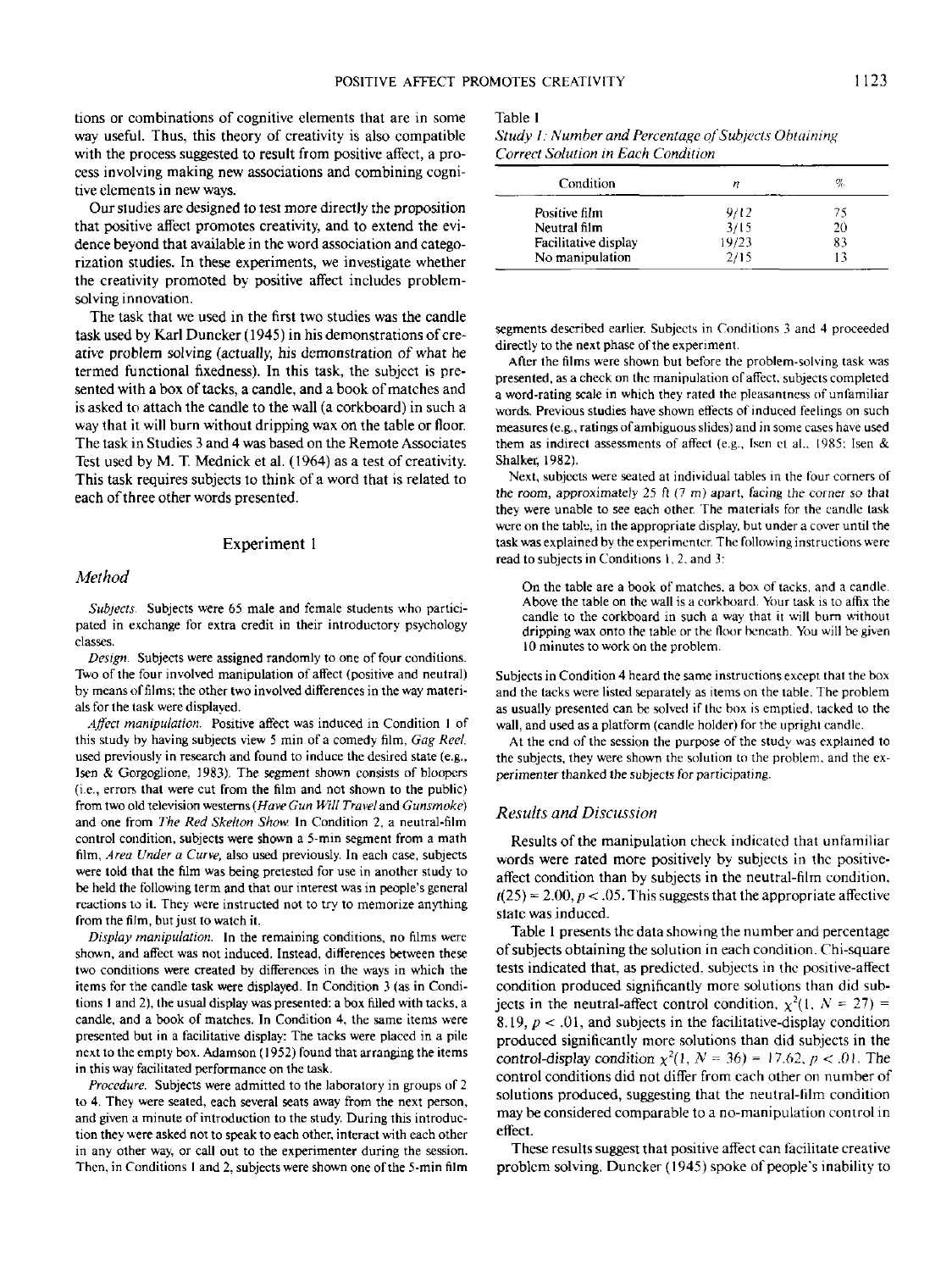solve this task as stemming from functional fixedness, or their inability to consider alternative uses for the box. Adamson (1952) showed, and we have replicated his results, that displaying the items separately facilitates performance on this task. He reasoned that highlighting the independence of the box and tacks might allow each object to be utilized in its own right. Likewise, Glucksberg and Weisberg (1966) found that providing labels of all of the items in the display, including the box, also facilitated performance; and Higgins and Chaires (1980) found that giving subjects experience with unaccustomed linguistic structures that tended to emphasize the separateness of members of common pairs ("tray and tomatoes" instead of "tray of tomatoes") also facilitated performance on the candle task. In addition, Glucksberg and Danks (1967. 1968), in a series of studies using the electrical-circuit problem (another task requiring innovation to break set), demonstrated that procedures that increased the accessibility of semantic categories relevant to the solution of the problem facilitated seeing the required novel function and solving the problem.

All of these findings (except the present ones, that positive affect can facilitate performance on this task) can be interpreted as suggesting that calling attention to the box as an item in its own right, or calling attention specifically to the aspect of the box that might prove helpful, can facilitate seeing the crucial alternative function of the box. Subjects in our positive-affect condition were also able to break set and see the additional features of the box that would allow them to realize its potential for solving the problem, even though there was nothing in our procedure that specifically called their attention to the box, to the potential solution, or to the aspects of the box that might prove especially helpful in solving the task. Thus, there may be something about positive affect itself that facilitates either secing more aspects of objects or in some other way seeing objects more fully; including their potential for combination with other objects and with the problem under consideration.

Possibly it is through creating a complex cognitive context that positive affect promotes creative problem solving. The importance of context in determining interpretation has been discussed recently by several cognitive psychologists (e.g., Bransford. 1979; Jenkins, 1974). Moreover, complexity of context has been specifically related to originality of word associations (Cramer, 1968). In addition, complexity of context is likely to result in a relaxing or broadening of focus of attention, a process that has also been related to the creative process (Martindale, 1981). Thus, it seems that increasing complexity of cognitive context might influence interpretation and organization of stimuli and promote creative responding.

For persons who are feeling happy, the complex context arises from the fact that positive feelings cue and facilitate access to positive material in memory (e.g., Isen, Shalker, Clark, & Karp, 1978; Teasdale & Fogarty, 1979) combined with the fact that positive material is more extensive and diverse than other material (e.g., Boucher & Osgood, 1969). Thus, a person who is feeling happy has more ready access to a large and diverse set of cognitive material, and this constitutes a complex cognitive context.

This elaborated and enriched context may influence cognitive organization by increasing the number of ways in which ideas or objects can be integrated or related to one another. This may occur because of an increase in the number of aspects of ideas that are noticed, but there are other possible means by which context may influence organization as well, and the exact mechanism of the effect is as yet unknown. For example, as noted, the easy accessibility of many ideas simultaneously likely results in defocused attention, and this effect itself may influence cognitive organization. Thus, the presence of a complex cognitive context may cause many features of items and problems to become salient, so that more functions of the objects and more possibilities for solution can be seen. This interpretation is only speculative, however, and will have to be addressed specifically in future research. The studies that follow in this article focus on establishing the empirical link between positive feelings and creative problem solving.

### **Experiment 2**

Experiment 2 was conducted to replicate and extend the finding that one's affective state can influence creative problem solving. First, we wanted to explore the conditions of affect that might produce the same result, in order to learn more about the specific aspects of feeling states that might be responsible for the effect. We examined whether positive affect other than feelings of amusement might have the same effect, we included a negative-affect condition, to begin investigation of the impact of negative affect on creativity, and we included an arousal-control group, to get some idea about whether arousal, independent of affect, might influence performance on this task. The prediction that arousal alone might improve performance on tasks such as these has an intuitive appeal to many people, and it may also follow from a theory such as spreading activation, as described by, for example, Anderson (1983).

We predicted that the second means of positive-affect induction (a small gift) would facilitate solution of the candle problem, as would the humorous film. Because we conceptualized this effect as attributable to cognitive processes resulting from positive affect, rather than to a process of general activation, we expected the arousal condition to have no effect. We did not predict the deficit in performance due to arousal that some might have expected on this complex task requiring innovative responding, in part because success rates were already so low in the control conditions.

We did not expect negative affect to improve creative problem solving, because it has often been associated with constricted thinking and reduced cue utilization (e.g., Bruner. Matter, & Papanek, 1955; Easterbrook, 1959). At the same time, we did not expect impaired performance, because of the relatively low success rates in the control conditions. Moreover, recent research on the impact of negative affect on social behavior, memory, other cognitive processes, and performance has indicated complex effects, with negative affect sometimes facilitating, sometimes impairing, and sometimes leaving unaffected behaviors of interest (see, e.g., Isen, 1984, for discussion). Thus, the prediction regarding the impact of negative affect relative to the control group was difficult to make; we did. however, expect a difference between the negative-affect condition and the comparable positive-affect group.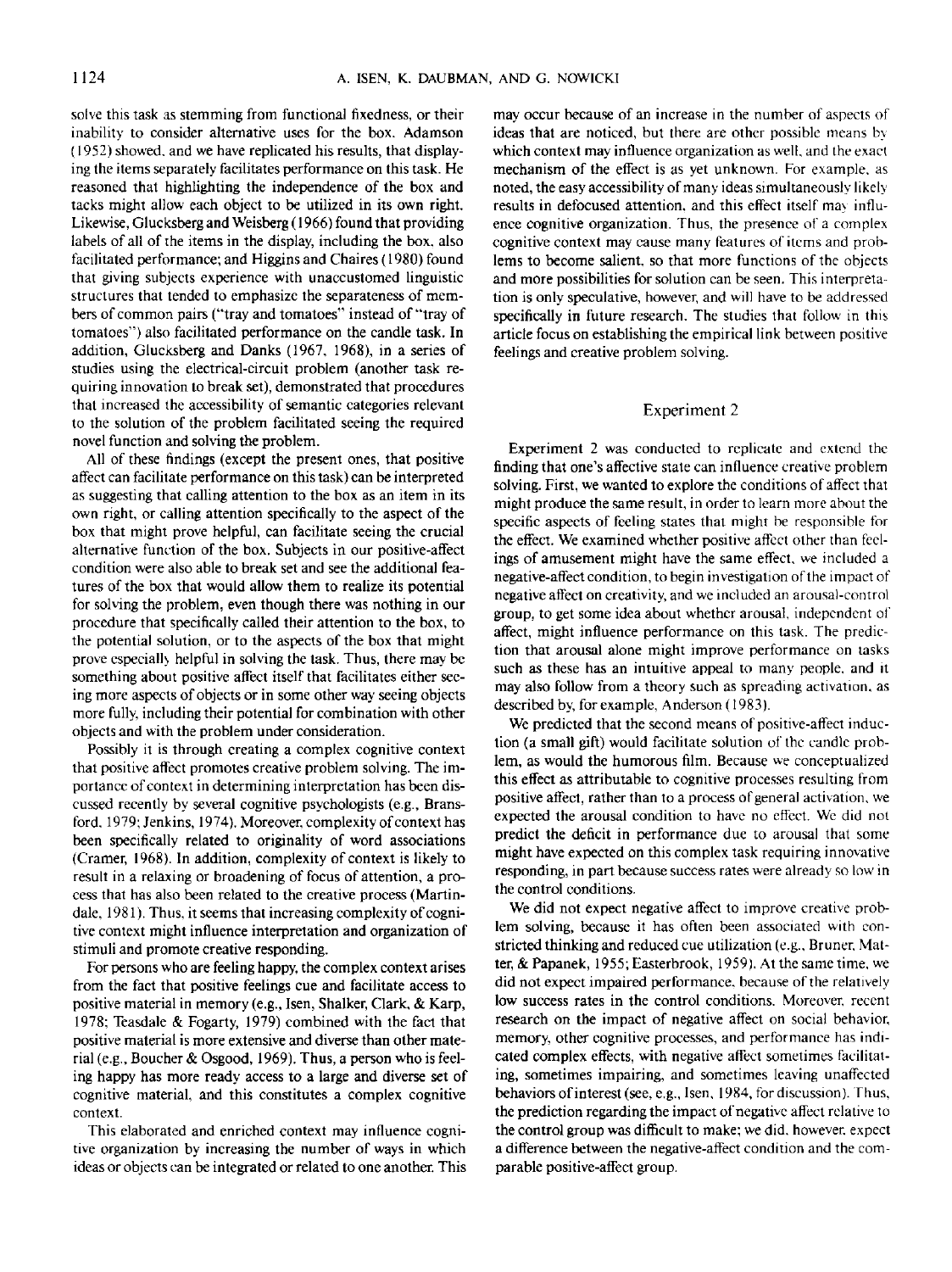| Table 2                                             |
|-----------------------------------------------------|
| Study 2: Manipulation Check and Mean Affect Ratings |
| (Positive–Negative Scale) in Each Film Condition    |

| Condition       | М    | MS.  |    |
|-----------------|------|------|----|
| Comedy          | 3.11 | 1.29 |    |
| Neutral         | 3.90 | 1.04 | ı0 |
| <b>Negative</b> | 5.52 | 2.12 |    |

Ratings were made on 7-point scales (1 = *positive, 1 = negative).*

### *Method*

*Subjects.* Subjects were 33 male and 83 female students who participated in this experiment for extra credit for their introductory psychology classes. Male-female composition was roughly equivalent in each of the conditions (between 26% and 32% men).

*Manipulations.* In one positive-affect condition, subjects each received a junior candy bar as an expression of thanks for their participation. In the other positive-affect condition, participants viewed the same segment of *Gag Reel* that was shown in Experiment 1. The negativeaffect manipulation consisted of viewing 5 min *of Night and Fog,* a documentary film depicting Nazi concentration camps. To control for the effects of watching a film on performance, one control group watched the same segment of the math film *(Area Under a Curve)* that was shown in Experiment 1. Again, subjects were told that the films were being pretested for use in another study the following term and that our interest was in people's general reactions to them.

To control for the effect of simple arousal on performance, another control group exercised for 2 min by stepping up on and down from a cement block. This exercise is similar to that known as the Step Test and results in elevated heart rate. The third control group received no manipulation.

*Procedure.* Subjects assigned randomly to one of the conditions described (two positive-affect, one negative-affect, and three affect-control conditions) were admitted to the laboratory in groups of 1 to 3. The same instructions and procedures used in Experiment 1, including precautions against interaction among subjects, were used in this study.

After undergoing the assigned manipulation, some randomly selected subjects from each condition indicated their feelings on five 7-point Likert scales representing five affective dimensions. In the film conditions, subjects were asked to indicate how the film had made them feel; in the other affect-induction conditions, subjects were asked just to indicate their feelings. Thus, the manipulation check was slightly but meaningfully different in the two types of conditions (film vs. no film).

Four of the scales in the questionnaire were intended only as filler items (refreshed vs. tired, calm vs. anxious, alert vs. unaware, and amused vs. sober). The other scale (positive vs. negative) was included for the purpose of checking whether the appropriate affective states had been induced. We expected that subjects in the comedy-film condition would feel more positive, and subjects in the negative-film condition more negative, than subjects in the neutral-film condition and that subjects in the candy condition would feel more positive than subjects in the no-manipulation control condition; the exercise condition was not expected to differ from the control condition in rated affect.

Subjects, seated at individual tables approximately 20 ft (6 m) apart, with dividers positioned between them so that they could not see each other, were instructed about the task in a manner identical to that used in Conditions 1, 2. and 3 in Experiment 1. They were then given 10 min to complete the task. Whether they solved the problem successfully and, if so, time to solution were recorded. At the end of the session, subjects were debriefed as to the purpose of the study and were shown the solution to the problem if they had not solved it.

### *Results and Discussion*

*Manipulation check.* Tables 2 and 3 present the mean affect ratings (manipulation check) in each condition (film and no film separately). Two separate analyses of variance (ANOVAS), one including the film conditions and the other including the candy, exercise, and no-manipulation conditions, were performed on the data. Separate analyses were performed because the manipulation check question (as described in the Procedure) was different for the two types of conditions. The analysis contrasting the three film conditions indicated a significant effect,  $F(2, 30) = 11.44$ ,  $p < .01$ . Subsequent *t* tests revealed that subjects in the comedy-film condition reported that they felt more positive,  $t(19) = 1.68$ ,  $p = .056$ , one-tailed, and those in the negative-film condition more negative  $t(20) = 3.05$ ,  $p < .01$ . one-tailed, than did subjects in the neutral-film condition. However, the analysis contrasting the candy, exercise, and nomanipulation conditions indicated no significant differences among these three groups,  $F(2, 45) = .60$ . Thus, contrary to expectation, subjects in the candy condition did not report that they felt more positive than subjects in their comparison group, the no-manipulation condition,  $t(34) = 1.17, p > .10$ . Subjects in these no-film conditions were not compared with subjects in any of the film conditions on the affect manipulation check because, as noted, the affect-rating tasks were differently focused in these two distinct contexts and therefore should be distinguished from one another.

The manipulation check data confirm the expected positiveaffect and negative-affect induction in the film conditions but not in the gift (candy bar) condition. This suggests that our gift, a small (junior) candy bar in nothing but its commercial wrapper, was not successful in inducing pleasant feelings in subjects. Perhaps it was too small a gift or inappropriately packaged.

Moreover, in retrospect, it is clear to us that this type of manipulation check (self-reported mood) is especially inappropriate for persons who have received treatments such as a gift of candy. The measure is simply too reactive and may even cause subjects to be suspicious of the experimenter's intent in giving them the candy and resentful rather than elated in the remainder of the session. It is probably inappropriate also for treatments such as the exercise condition, in which, again, there is no apparent reason for the question and it is therefore too reactive. (In the film conditions, in contrast, the affect question is an integral part of the task of pretesting the film.)

*Problem solving.* Table 4 presents the percentage of subjects in each condition who solved the problem. We predicted that a higher proportion of subjects in the positive-affect conditions

#### Table 3

*Manipulation Check and Mean Affect Ratings (Positive-Negative Scales) in Each Nonfilm Condition*

| Condition                    |              | MS.          |          |
|------------------------------|--------------|--------------|----------|
| Candy bar<br>No manipulation | 2.69<br>3.18 | 1.27<br>2.07 | 18<br>18 |
| Exercise                     | 3.10         | 2.88         |          |

*Note.* Ratings were made on 7-point scales ( $1 \approx positive$ ,  $7 = negative$ ).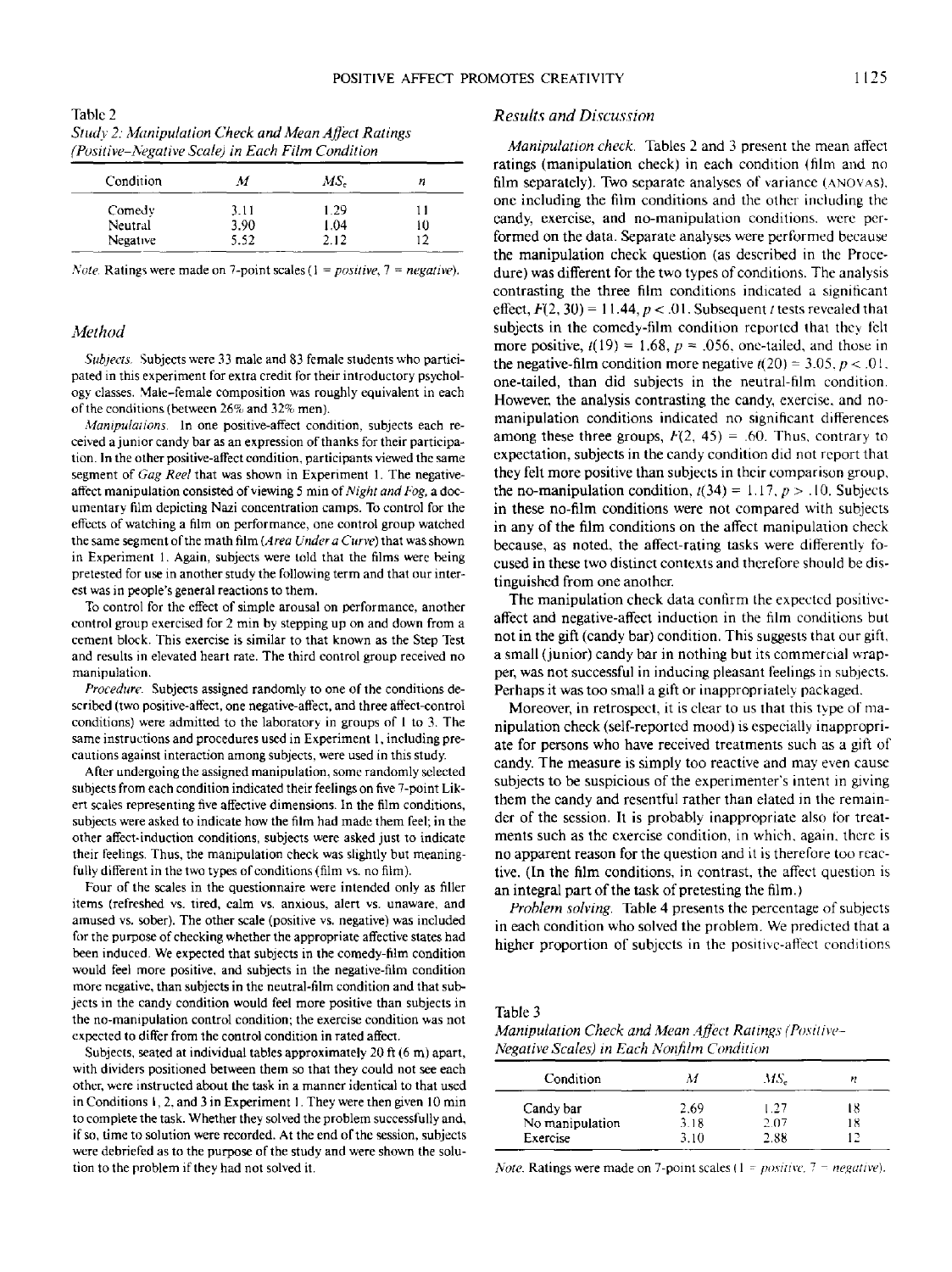than in their respective control conditions (neutral film and no manipulation) would solve the problem correctly. As expected, a  $\chi^2$  test indicated that a higher percentage of subjects who had viewed the comedy film solved the problem than of subjects who had viewed the control film,  $\chi^2(1, N = 38) = 9.46, p < .01$ ; however, subjects who had received a candy bar did not perform better than subjects in the no-manipulation condition,  $\chi^2(1)$ ,  $N = 39$  < 1. We did not expect any of the other conditions to facilitate solution of the problem, and in fact chi-squares comparing the exercise condition with its appropriate control (no manipulation) and the negative-affect condition with its control group (neutral film) revealed no significant difference,  $\chi^2(1,$  $N = 38$ ) < 1 and  $\chi^2(1, N = 39) = 2.27, p > .1$ , respectively. Moreover, subjects in the positive-affect film condition performed significantly better than subjects in all of these comparison conditions, combined,  $\chi^2(1, N = 96) = 10.41, p < .01$ , or singly,  $\chi^2(1, N = 38) = 3.89, p < .05$ ;  $\chi^2(1, N = 39) = 3.09, p < .05$  $(0.05)^2$  and  $\chi^2(1, N = 38) = 7.24, p < 0.01$ , for exercise, negative affect, and no-manipulation, respectively.

Although no specific prediction was made regarding time to reach a solution, we thought that positive affect might reduce solution time (among those solving the problem) as well as facilitate problem solution, as had been observed. Individual t tests revealed, however, that there were no significant differences among the conditions in the amount of time taken to solve the problem correctly (see Table 5 for means and variances). These results should be interpreted with caution, however, because of the extremely small sample sizes, especially in some of the conditions where only two or three persons solved the problem.

The results of this experiment support and extend those of the preceding one. Subjects in whom positive affect had been induced through viewing a comedy film were more likely to find a creative solution than were subjects who viewed a negative film or subjects in any one of three neutral-affect conditions (neutral film, no manipulation, and no-film arousal). Furthermore, this experiment suggests that the superior performance of subjects in the positive-affect condition is not due to a relatively high arousal level, as subjects in the exercise condition performed no better than subjects in the other control conditions and significantly worse than subjects in the comedy-film condition. We chose to represent arousal by means of exercise, even though this may seem questionable on some counts, because there is a growing body of literature that conceptualizes arousal in this way (e.g., Zillmann. 1979). If the meaning of arousal is taken to be better represented by the negative-affect condition than the exercise condition, then again there is no

Table 4 *Study 2: Number and Percentage of Subjects Obtaining Correct Solution in Each Condition*

| Condition       | n     | %  |
|-----------------|-------|----|
| Positive film   | 11/19 | 58 |
| Neutral film    | 2/19  | 11 |
| Negative film   | 6/20  | 30 |
| Candy bar       | 5/20  | 25 |
| No manipulation | 3/19  | 16 |
| Exercise        | 5/19  | 26 |

| Table 5 |  |
|---------|--|
|         |  |

| Study 2: Mean Amount of Time in Minutes to Solve |  |  |
|--------------------------------------------------|--|--|
| Problem in Each Condition                        |  |  |

| Condition       |      | MS.   | n  |
|-----------------|------|-------|----|
| Comedy film     | 4.30 | 11.29 | 8ª |
| Neutral film    | 4.20 | 8.14  | 2  |
| Negative film   | 4.29 | 7.27  |    |
| Candy bar       | 5.81 | 14.44 |    |
| No manipulation | 3.06 | 9.01  |    |
| Exercise        | 6.71 | 11.68 |    |

<sup>a</sup> Three data points were lost because of a malfunction of timing devices.

evidence that the effect of positive affect in our study is attributable only to arousal.

Contrary to expectation, subjects in the gift condition did not show improved performance as those in the comedy-film condition did. Thus, it may be specifically humor, and not positive affect more generally, that gives rise to improved creative problem solving. On the other hand, the manipulation check data suggest that positive affect may not have been induced in that condition. Moreover, as we have speculated, the rather heavyhanded technique of inexplicably inquiring about subjects' moods after giving them a gift may have ruined the lighthcarted affect induction that was intended. Previous research has indicated that some affect inductions cannot withstand a manipulation check questionnaire (e.g.. Frost & Greene, 1982; [sen & Gorgoglione, 1983), and this may be another instance of a similar phenomenon, if for a slightly different reason.

Thus, in subsequent studies, we retained the hypothesis that positive affect, induced in ways other than via humor, could facilitate creativity. However, we attempted to be more sophisticated in the way we went about giving the gift. First, we made the gift more believable and more charming by wrapping it, and second, we did not follow the gift with an obvious question about mood. (Later, in Study 4, we also considered again the effect of affectless arousal.)

Study 3, then, again examined the impact of a small gift on creativity. This time, however, a different measure of creative-

<sup>&</sup>lt;sup>1</sup> Because some of the subjects in this experiment were run in pairs or in triads, it is important to address the issue of independence of subjects. To the extent that subjects who participate in the same session are allowed to interact with each other, independence of subjects is jeopardized. As indicated in the *Procedure* sections of the studies, we took great pains to make sure subjects did not interact with each other, and therefore the issue of independence is not likely to call the conclusions of this particular set of studies into question. One indication that this conclusion is correct is available in the data of 38 subjects who were run with no other subject present. Under this circumstance, subjects in the comedy-film condition were more likely to solve the problem than were subjects in the control conditions combined,  $\chi^2(1, N = 20) = 5.06$ ,  $p <$ .05, whereas the comparable subjects in the negative-affect and exercise conditions were not more likely than control subjects 10 solve the problem,  $\chi^2(1, N = 21) < 1$ .

<sup>&</sup>lt;sup>2</sup> This probability level reflects a one-tailed test, for which the probability levels of critical values in a two-tailed, standard chi-squarc table are halved (Siegel, 1956, p. 110).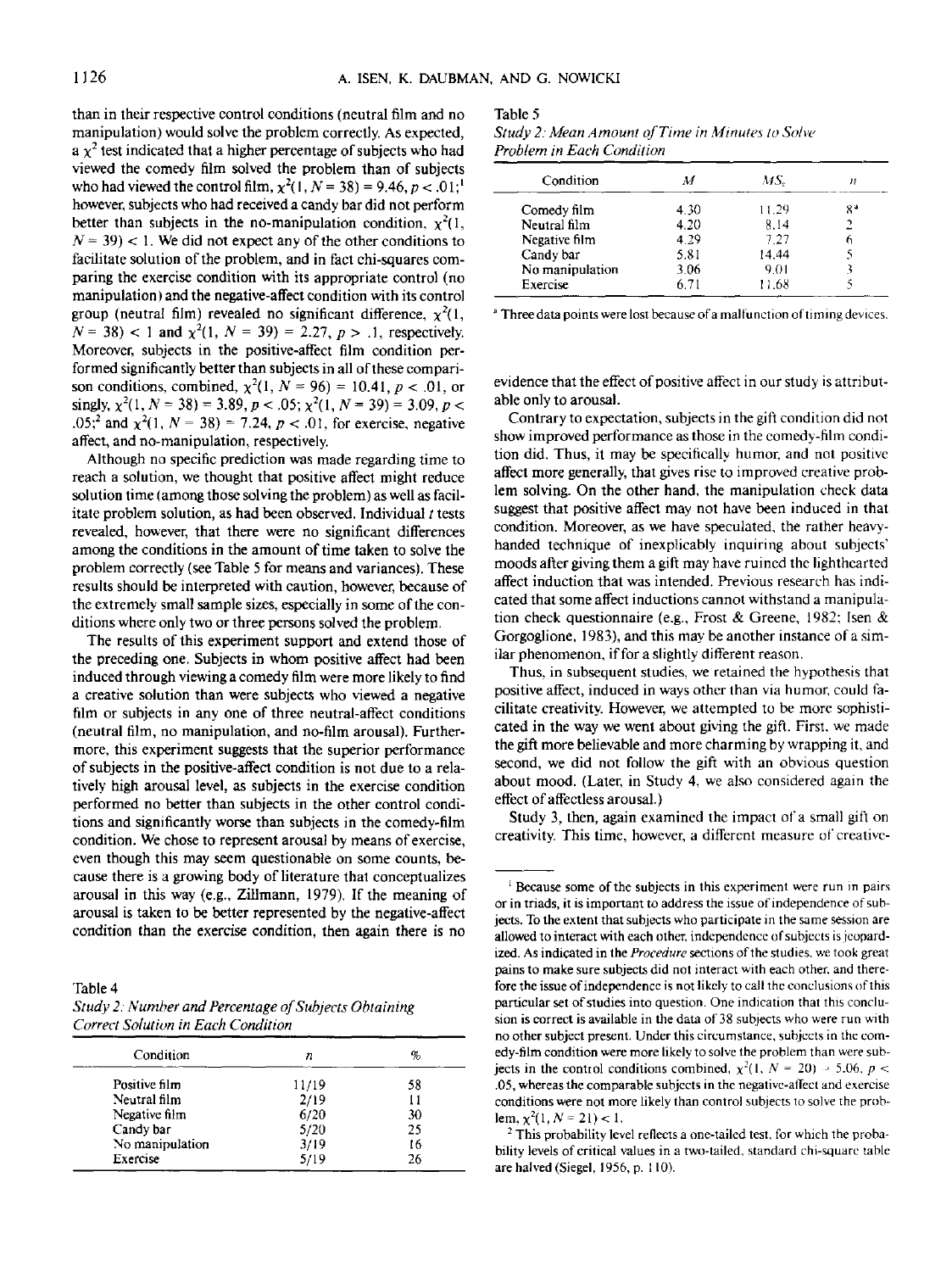problem-solving performance was used: items from the Remote Associates Test.<sup>3</sup> This test is an individual difference measure created by the Mednicks (M. T. Mednick et al., 1964) in accord with S. A. Mednick's (1962) theory of creativity. We used it as a dependent measure, assuming that performance on it reflects cognitive organization (which, in turn, we hypothesize to be malleable and responsive to affective state, despite the fact that people may differ in their typical style of cognitive organization). Before proceeding with Studies 3 and 4, we pretested the items for difficulty because we assumed that, given the relatively small sample sizes with which we had to work, differences between affect conditions might not be apparent on items of very great or very low difficulty.

#### Pretest for Experiment 3

### *Method*

*Subjects.* Fifty-one students from an introductory psychology class, fulfilling a class requirement, served as subjects in this pretest.

*Materials.* Seventy-eight Remote Associates Test items of differing difficulty levels were assembled into 78-page booklets containing one item per page. Each item consisted of three words followed by a blank space. Subjects were instructed to provide, in the blank space, a word that related to each of the three words given in the item. An example of a Remote Associates Test item (of moderate difficulty) is this:

MOWER ATOMIC FOREIGN \_

*Procedure.* Subjects were seated individually al tables and given a 78-page remote-associates booklet. Each page of the booklet contained three words and a blank, as illustrated in the display.

4

Subjects were told the instructions for the task and advised that no more than I or 2 min should be spent on any one item, as any additional time was not likely to produce an answer. In actuality, subjects spent about a half minute per item. After completion of the booklet, subjects were debriefed and given credit for their participation.

### *Results*

For each item, the percentage of subjects obtaining the correct answer was calculated and used as the item's score. Scores ranged from 0 to 88.2. Items with scores between 0 and 22 (up to 22% of the sample answered them correctly) were designated difficult items (12 items). Those with scores between 66 and 88 were designated as easy items (11 items), and those with scores between 23 and 65 were considered of moderate difficulty (55 items).

Seven items were selected from each pool (difficult, easy, and moderate items) to create a test containing 21 items, of three difficulty levels, for use in our study. We attempted to select items representative of their range. The average difficulty scores of the three groups of items thus obtained were 4.2 (difficult items), 37.8 (moderate items), and 72.1 (easy items).

#### Experiment 3

# *Method*

#### Table 6

| <b>Study 3: Mean Number of Remote Associates Test</b> |  |
|-------------------------------------------------------|--|
| Items Correct in Each Condition                       |  |

| High<br>difficulty |            | Moderate<br>difficulty |              |              | Low difficulty |
|--------------------|------------|------------------------|--------------|--------------|----------------|
| М                  | MS.        | M                      | MS.          | M            | MS.            |
| .50<br>.60         | .66<br>.36 | 4.38<br>3.45           | 2.57<br>3.00 | 5.38<br>5.10 | 3.45<br>3.04   |
|                    |            |                        |              |              |                |

*Note.* For the candy condition,  $n = 26$ . For the control condition,  $n =$ 20.

male (12 women and 14 men in the positive-affect condition. 10 women and 10 men in the control).

*Procedure.* Subjects were assigned randomly to either a positive-affect or a neutral-affect condition. In the positive-affect condition, the experimenter thanked the subjects for coming and gave them a decorated hag of candy (10 pieces of wrapped hard candy in a Glad Funtime sandwich bag), which has been used in other studies to induce affect (e.g.. Isen et al., 1985). In the neutral-affect control condition, there was no attempt to manipulate affect.

Subjects, working independently at separate desks, were given a shortened version (the 21 items described) of the Remote Associates Test. On the basis of the pretest results, subjects were presented with seven easy, seven moderately difficult, and seven very difficult items. The items were presented in random order in a booklet, with one on each page, and subjects were given the usual instructions for the Remote Associates Test. Each subject was allowed to work on the test until he or she had finished or felt that additional time would be of no use in solving the problems. At the end of the session, subjects were debriefed and given credit for participation, as always.

### *Results and Discussion*

Table 6 presents the mean number of each type of item correct, by condition. A mixed-design ANOVA, with affect as a between-subjects variable and item difficulty level as a within-subjects variable, was performed on the data. This analysis revealed a main effect of difficulty level, F(2. 88) = 174.48. *p <* .0001. Planned comparisons showed that, as might be expected, subjects performed significantly better on the moderately difficult items than on the very difficult items,  $t(88) = 13.52$ ,  $p < .01$ , and significantly better on the easy ilems than on the moderately difficult items,  $t(88) = 5.05, p < .01$ .

We predicted that positive affect should facilitate performance on items of moderate difficulty. It was less clear, however, if positive affect would influence performance on easy or difficult items, because of restricted ranges of performance in these conditions (e.g., something like a ceiling effect with easy items and a door effect with difficult items). An examination of the means indicates that a floor effect did occur on difficult items: Very few subjects could answer any of these items correctly. Also, scores on the easy items in every condition were fairly high, indicating that most subjects, regardless of affective state.

Subjects. Subjects were 24 male and 22 female students enrolled in introductory psychology classes who participated as part of a course requirement. Approximately half the subjects in each condition were

<sup>&</sup>lt;sup>3</sup> We wish to thank Martha T. Mednick for making the Remote Associates Test items available to us.

<sup>4</sup> The correct answer to this item is *power.*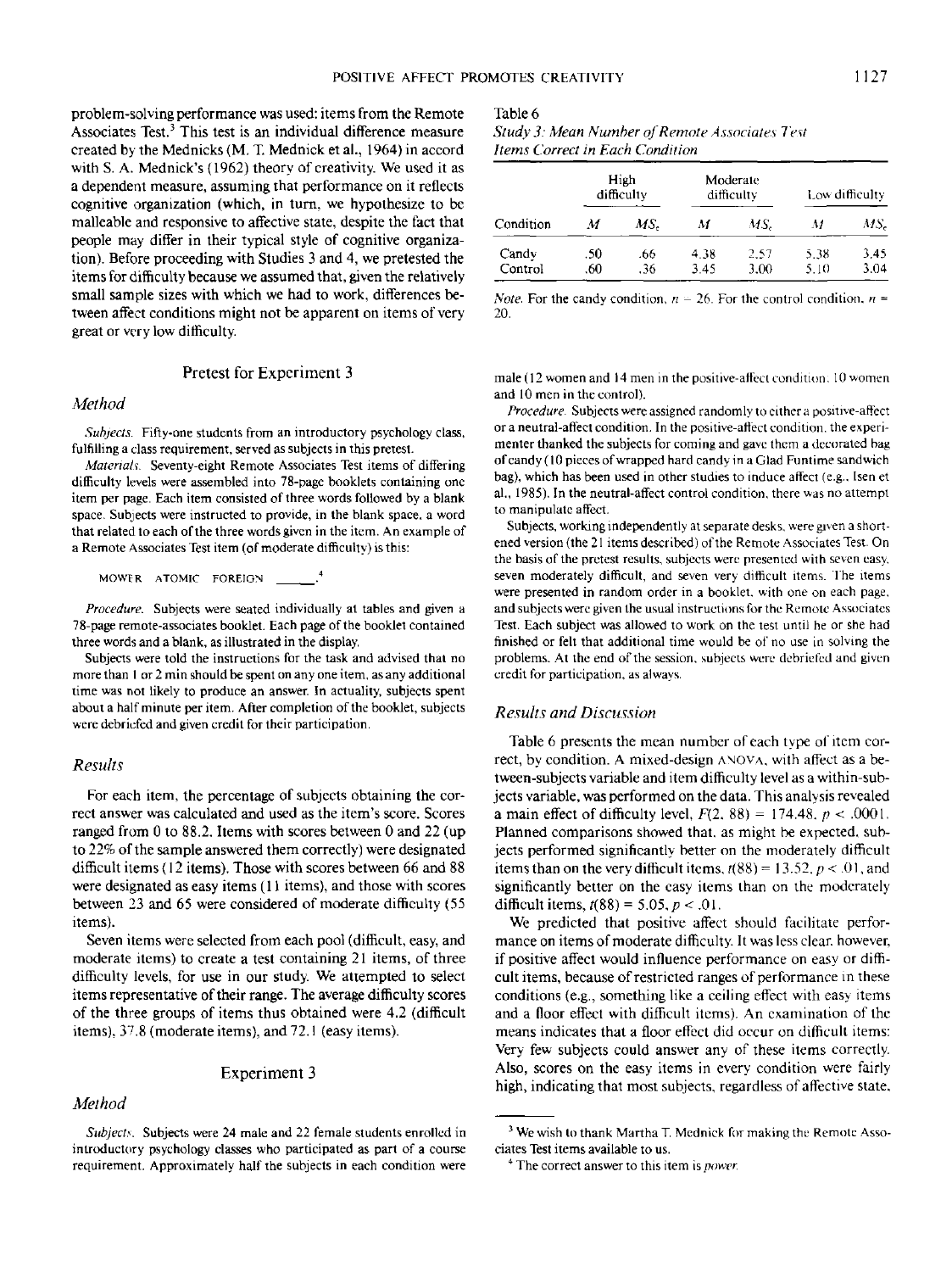found these items quite easy. Therefore, it is not surprising that the main effect for affect was not significant,  $F(1, 44) = 1.32$ ,  $p < 0.26$ . Although the interaction between affect and difficulty level only approached but did not reach the customary significance level,  $F(2, 88) = 2.09$ ,  $p = .13$ , a planned comparison indicated that positive affect resulted in improved performance on the moderately difficult items, as predicted,  $t(110) = 2.13$ ,  $p < .025.^5$ 

Thus, Study 3 indicated that positive affect induced by means of a small gift could facilitate creativity as indicated by performance on the Remote Associates Test. This extends the previous findings by showing that affect-induction procedures other than humor can give rise to creative responding, and it demonstrates the impact of affect on creativity as measured by a task other than Duncker's candle task.

#### **Experiment 4**

Experiment 4 was conducted to replicate conceptually the results of Experiment 3. In this experiment, the comedy film described earlier was used to induce affect and, as in Experiment 2, a control for the effect of arousal was added.

### *Method*

Subjects. Ninety-eight male and female college students participated in this experiment in exchange for extra credit toward their introductory psychology grade. A maximum of 5 subjects participated in any given session.

*Procedure* Subjects who had been assigned randomly to one of three conditions—comedy film, exercise, or no manipulation—were told that they would be helping to develop procedures and materials for experiments to be run at a later time.

Subjects who had been assigned to the exercise condition were asked to perform the step exercise, described in conjunction with Study 2, for 2 min. All subjects complied, and pre-exercise and postexercise heart rate measures were taken. The average subject's heart rate increased 66%.

Subjects in the comedy-film condition were shown the same segment of *Gag Reel* described in Experiments 1 and 2. As before, they were instructed not to try to memorize anything from the film but just to watch it and get a general impression of it.

Next, all subjects were told that norms for an association task needed to be established. The seven Remote Associates Test items (each consisting of a set of three words) that had been determined to be of moderate difficulty (Study 3) were then read to subjects, who were asked to write them down as read. They were then given 15 min to complete the task.

### *Results*

The data from 6 subjects in the comedy-film condition, 5 in the no-manipulation condition, and 1 in the exercise condition were discarded because of failure of subjects to follow instructions or to hear or transcribe the items correctly.

Table 7 presents the number of items correct in each of the three conditions. A one-way ANOVA with three levels of the affect variable was performed. There was a significant main effect for affect,  $F(2, 83) = 5.96$ ,  $p < .01$ . Planned comparisons revealed a difference between the comedy-film and no-manipulation conditions,  $t(83) = 3.40$ ,  $p < .01$ , whereas the difference between the exercise and no-manipulation conditions was not

| Table 7              |  |  |
|----------------------|--|--|
| 0. 1 1 1 1 . 11 . 1. |  |  |

| Study 4: Mean Number of Remote Associates Test |  |
|------------------------------------------------|--|
| Items Correct in Each Condition                |  |

| Condition       | м    | MS.  |    |
|-----------------|------|------|----|
| Comedy film     | 5.00 | 3.69 | 33 |
| No manipulation | 3.04 | 6.35 | 26 |
| Exercise        | 381  | 4.84 | 77 |

significant,  $t(83) = 1.28$ ,  $p > 0.1$ . As in Experiment 2, a planned comparison revealed that the positive-affect and exercise conditions differed significantly also,  $t(83) = 2.08$ ,  $p < .025$ .

### General Discussion

Results of these four studies taken together show that positive affect, induced by a comedy film or a small gift of candy, can facilitate creative responding on tasks usually thought to reflect creativity. At the same time, a manipulation designed to induce negative affect (negative film) and one promotive of arousal devoid of any particular affective tone (exercise) had no effect on these measures. Thus, it appears that elation, if it involves arousal, is unlike some other aroused states in that it seems to lead to the kinds of thinking that enable people to solve problems that require ingenuity or innovation.

It has been proposed that a creative-problem-solving task is one involving the ability to see relatedness in diverse stimuli that normally seem unrelated. This is the essence of the definition of creativity provided by a number of theorists: S. A. Mednick (1962), for example, has proposed that creativity involves the combination of elements that are remotely associated; Koestler (1964) spoke of bisociation, the association and combination of two different frames of reference; and the mathematician Poincaré (cited in Martindale, 1981) suggested that creativity involves useful new combinations of associative elements. At the same time, a similar process—one of seeing relatedness in stimuli that are not usually seen as related to one another—has been proposed and demonstrated to result from the induction of a happy affective state (e.g., Isen, 1984, in press; Isen & Daubman, 1984; Isen etal., 1985). Thus, it makes sense that a person who is feeling good might be more creative than others (or than she or he might be at another time).

These results indicate that creativity, an important skill that is often thought of as a stable characteristic of persons, can be facilitated by a transient pleasant affective state. Moreover, the affective state sufficient to do this can be induced subtly, by small everyday events. This suggests that creativity can be fostered by appropriate modification of the physical or interpersonal environment.

Our findings have potential application to several domains.

<sup>&#</sup>x27; This contrast for a mixed design requires a combined error term based on both the between-subjects error term and the within-subjects error term. The degrees of freedom were computed by use of the formula found in Winer (1971, p. 545). The critical value was computed according to the formula found in Kirk (1982, p. 508) and described there as a conservative test. A value of 2.01 is needed for  $p = .025$ .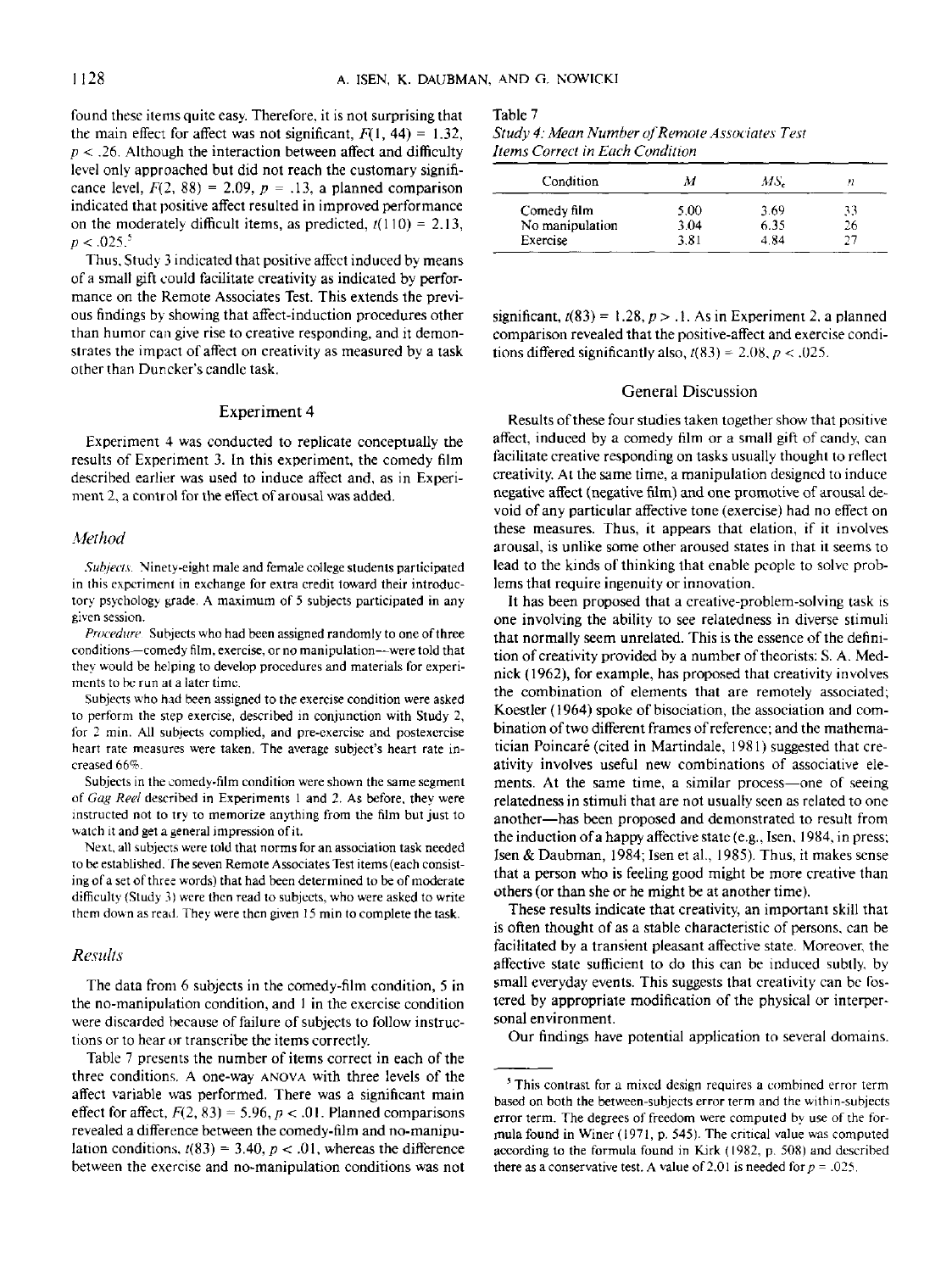Their implications for the educational enterprise are clear: Teachers (and the students themselves) should regard everyone as potentially creative, and an effort should be made to provide the conditions that are conducive to creativity. One of those conditions is a happy feeling state. Although we induced this state by means of a small gift of candy and a comedy film in these experiments, it is likely that other inductions of good feeling might also be effective in facilitating creativity. We would suggest, for the educational context, that an atmosphere of interpersonal respect conducive to good self-esteem might be the kind of condition that would promote creativity.

These results are also potentially relevant to other settings, including other organizational settings such as businesses, in which leaders seek to promote creativity or innovative problem solving. Once again, the most important way of inducing good feelings may be by allowing workers to achieve a sense of competence, self-worth, and respect. Pleasant surprises may also be effective, but if used too frequently, they will become expected and may lose their ability to induce happy feelings.

Finally, our findings may bear on interpersonal problem solving more generally. A recent study has reported that persons in whom positive affect was induced negotiated more effectively and obtained higher joint benefits on an integrative bargaining task that required finding an innovative solution (Carnevale & Isen, 1986). The creation and maintenance of good interpersonal relationships often involves finding ways of resolving disputes or negotiating arrangements of various kinds. When these would benefit from a creative approach, positive feelings might facilitate the interpersonal process. Thus, it may be possible to extend our findings regarding the facilitative effect of good feelings on creative problem solving to many organizational and interpersonal domains.

#### *Arousal*

In these studies we have attempted to address a possible alternative interpretation of the effect observed in Study 1, namely that positive affect constitutes an aroused state and therefore the effects on creativity are attributable to arousal rather than to positive affect. For this reason, we included groups engaging in exercise (to represent arousal with no affective tone), and the negative-affect induction can be seen as representing the kind of arousal associated with upset, anxiety, or anger. Neither of these types of conditions produced any significant increase in creativity over that displayed by control groups; moreover, each was found to be significantly below comparison positive-affect conditions. Thus, it does not appear that arousal alone is sufficient to result in creativity, even though such a hypothesis might follow from spreading-activation theory (e.g., Anderson, 1983). Moreover, it does not seem appropriate to attribute the observed effect of positive feelings on creativity to increased arousal.

Indeed, it is not clear whether positive affect does in fact create an aroused state, although many people assume so. (See Isen et al., 1985, for a fuller discussion of this issue.) Recently Mandler, long a proponent of the role of arousal in emotion, suggested that arousal is not a central component in the type of affect state (pervasive affect, or mood) involved in these studies (Mandler, 1984, p. 277).

Although it is not possible to say for certain that positive affect of the kind used in these studies (mild elation) involves no arousal, it does seem clear that feeling good has effects different from those commonly associated with or produced by arousal. For example, it is not clear that arousal should be expected to facilitate creativity. Arousal of at least some types has been shown to increase a person's likelihood of giving dominant or usual responses (e.g., Matlin & Zajonc, 1968) and. compatibly with that finding, to improve performance on simple tasks but to impair performance on complex tasks or tasks requiring innovation (e.g., Martindale, 1981; Yerkes & Dodson, 1908). In contrast with effects that have been observed for arousal, positive affect has been shown to facilitate unusual responding rather than typical responding in several kinds of tasks (e.g., Isen & Daubman, 1984; Isen etal., 1985). This is in addition to the results obtained in the present studies that demonstrate a facilitative effect of positive feelings, but none of arousal, on creative problem solving.

Thus, in sum, there seems to be reason that we should not think of elation as involving arousal. Yet the mere use of the term *elation,* rather than *positive affect,* in the preceding sentence makes clear how difficult it will be to think of positive affect as devoid of arousal. Thus, let us conclude by saying that even if positive affect does have an arousal component or does result in increased arousal, it also has other effects; it has been demonstrated to have influences on cognition and behavior that mere arousal does not.

# *Negative Affect and Creativity*

Study 2 included one group in which negative affect was induced; this group failed to differ from the relevant control group and scored significantly lower than those in the comparable positive-affect condition. We interpreted this result as suggesting that negative affect neither facilitates nor impairs creativity. However, a few words of caution are warranted here.

First, negative affect was induced in only one study, by only one means. The film that we showed for the purpose *(Ntghl and Fog)* undoubtedly does induce unpleasant feelings in most persons, and our manipulation check confirmed this expectation. However, there may be something specific to this particular means of affect induction that produced the observed outcome. In particular, this film is about a very disturbing chapter in the history of the world, and it depicts suffering with great impact. Therefore, its intensity level may be incomparable to those of the other affect inductions used. Moreover, conversations with persons who have seen the film suggest that it may induce more than one negative affect at once (disgust, sadness, anger, shame, regret, fear, and despair have been reported by students viewing the film in classes). This complexity could complicate interpretation of the effects of the film. Finally, as noted, the film is about something relatively specific, and this specificity of content may influence cognitive processes in ways independent of the affect induced. Thus, before conclusions can be drawn regarding the impact of negative affect on creativity, studies inducing negative affect in more than one way (and perhaps differentiating among negative affects such as sadness, fear, and anger) should be conducted. It is still possible that negative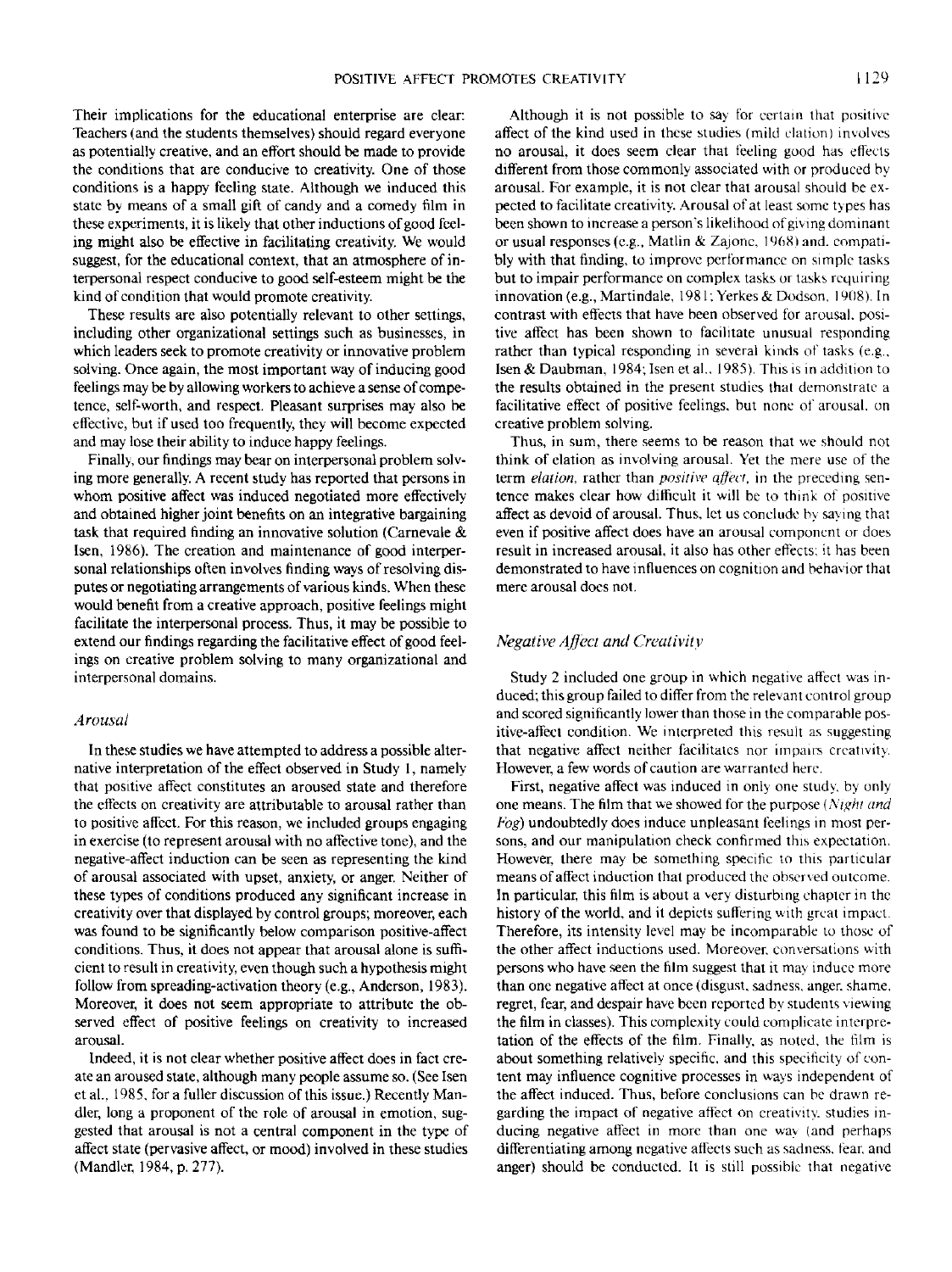affect may be found to influence creative problem solving in some way.

More specifically regarding negative affect, it should be noted that our negative-affect induction did not result in impaired creativity. Sometimes it is inviting to think of positive and negative affect as, if not the same thing (arousal, as discussed earlier; Duffy, 1934, 1941), then opposite poles of a single dimension and therefore likely to produce opposite effects. Thus, some might interpret our finding regarding the impact of positive affect on creativity as suggestive that negative affect should impair creativity. This may yet be true, when appropriate levels and types of negative affect are investigated; however, on the basis of the information now available, such a conclusion or prediction would seem unwarranted. Rather, positive and negative affect may be seen as distinct states, influencing behavior in accord with the thoughts that each brings to mind and the processes that each fosters.

Moreover, this view would suggest that individuals may differ in the impact that affect states may have on them, depending on the cognitive patterns available to them and the coping strategies that they typically use. One may expect commonalities among people, and indeed results of our studies do indicate predictable effects of positive-affect inductions in general; however, individuals may differ, possibly in identifiable ways having to do with cognitive structure. Thus, although negative affect may not typically facilitate creativity for most people, the case of Edgar Allan Poe or Vincent van Gogh can be understood as exceptions.

Mention of these two creative geniuses not only points out the possibility of individual differences but also underscores the potential distinction with regard to the creative process between normal persons and those clinically depressed or otherwise emotionally disturbed. It may be that for clinical depressives, compared with normal persons, more cognitive material is accessed by sadness; and it may also be that for such persons sadness cues more material than other affective states do. If so, the process proposed to occur with happiness for normal persons (i.e., increased access to a large range and amount of material) may occur in response to sadness for these persons. The asymmetry between the cuing effects of happiness and sadness in normal persons has been discussed recently (e.g., Isen, 1984, 1985), and this kind of cognitive difference between depressives and normals has been hypothesized. However, at present it remains to be investigated.

### *Cognitive Capacity*

The results of the four studies presented in this article suggest that it would be unwise to think of positive affect as reducing cognitive capacity or as, for some other reason, leading to lazy and inefficient problem solving. Earlier research reported effects—such as increased use of heuristics, more rapid decision making, and broadened categorization among positiveaffect subjects (e.g., Isen & Daubman, 1984; Isen & Means, 1983; Isen, Means, Patrick, & Nowicki, 1982)—that might have been seen as evidence of lowered cognitive capacity. Most of those effects provided stronger evidence for changes in process than for changes in available cognitive capacity as a result of positive affect; however, the alternative interpretation remained

possible. Our findings suggest that that alternative is not appropriate, because they show *improved* performance on the part of persons in positive-affect states and, in fact, improved performance on tasks usually considered very difficult and demanding of cognitive capacity. Thus, it seems that positive affect should be viewed as influencing the way in which material is processed, rather than just the amount of capacity present.

In conclusion, the interpretation that we have suggested for the impact of positive affect on creative problem solving is thai good feelings increase the tendency to combine material in new ways and to see relatedness between divergent stimuli. We hypothesize that this occurs because the large amount of cognitive material cued by the positive affective state results in defocused attention, and the more complex cognitive context thus experienced by persons who are feeling happy allows them a greater number and range of interpretations. This increased range of interpretations results in awareness of more aspects of stimuli and more possible ways of relating and combining them.

One question that remains regarding this process is whether persons in positive states notice more features of stimuli because of the increased number of interpretations of them (thus rendering more of their features useful, functional, and therefore salient). Another question arising from the formulation presented here is whether these processes also promote schematic functioning and whether, therefore, persons who are feeling happy may also be likely to structure material in schematic or functional ways. These two kinds of processes, although different, would not seem to be mutually exclusive. Moreover, together they would account for the very distinct kinds of cognitive processing shown by persons in whom positive affect has been induced. Thus, these seem particularly good questions for further study.

### References

- Adamson, R. E. (1952). Functional fixedness as related to problem solving. *Journal of Experimental Psychology, 44,* 288-291.
- Anderson, J. R. (1983). *The architecture of cognition* Cambridge: Harvard University Press.
- Boucher, J., & Osgood, C. E. (1969). The Pollyanna hypothesis. *Journal of Verbal Learning and Verbal Behavior, 8,* 1-8.
- Bransford, J. D. (1979). *Human cognition Learning, understanding. and remembering.* Belmont, CA: Wadsworth.
- Bruner, J. S., Matter, J., *&* Papanek, M. L. (1955). Breadth of learning as a function of drive level and mechanization. *Psychological Review. 62,* 1-10.
- Carnevale, P. J. D., & Isen, A. M. (1986). The influence of positive affect and visual access on the discovery of integrative solutions in bilateral negotiation. *Organizational Behavior and Human Decision Processes, 37,* 1-13.
- Cramer, P. (1968). *Word association.* New York: Academic Press.
- Duffy, E. (1934). Emotion: An example of the need for reorientation in psychology. *Psychological Review, 41,* 184-198.
- Duffy, E. (1941). An explanation of "emotional" phenomena without the use of the concept of "emotion." *Journal of General Psychology* 25,282-293.
- Duncker, K. (1945). On problem solving. *Psychological Monographs. 58(5,* Whole No. 270).
- Easterbrook, J. A. (1959). The effect of emotion on cue utilization and the organization of behavior. *Psychological Review. 66,* 183-20!
- Freedman, J. L. (1965). Increasing creativity by free-association training. *Journal of Experimental Psychology. 69.* 89-91.